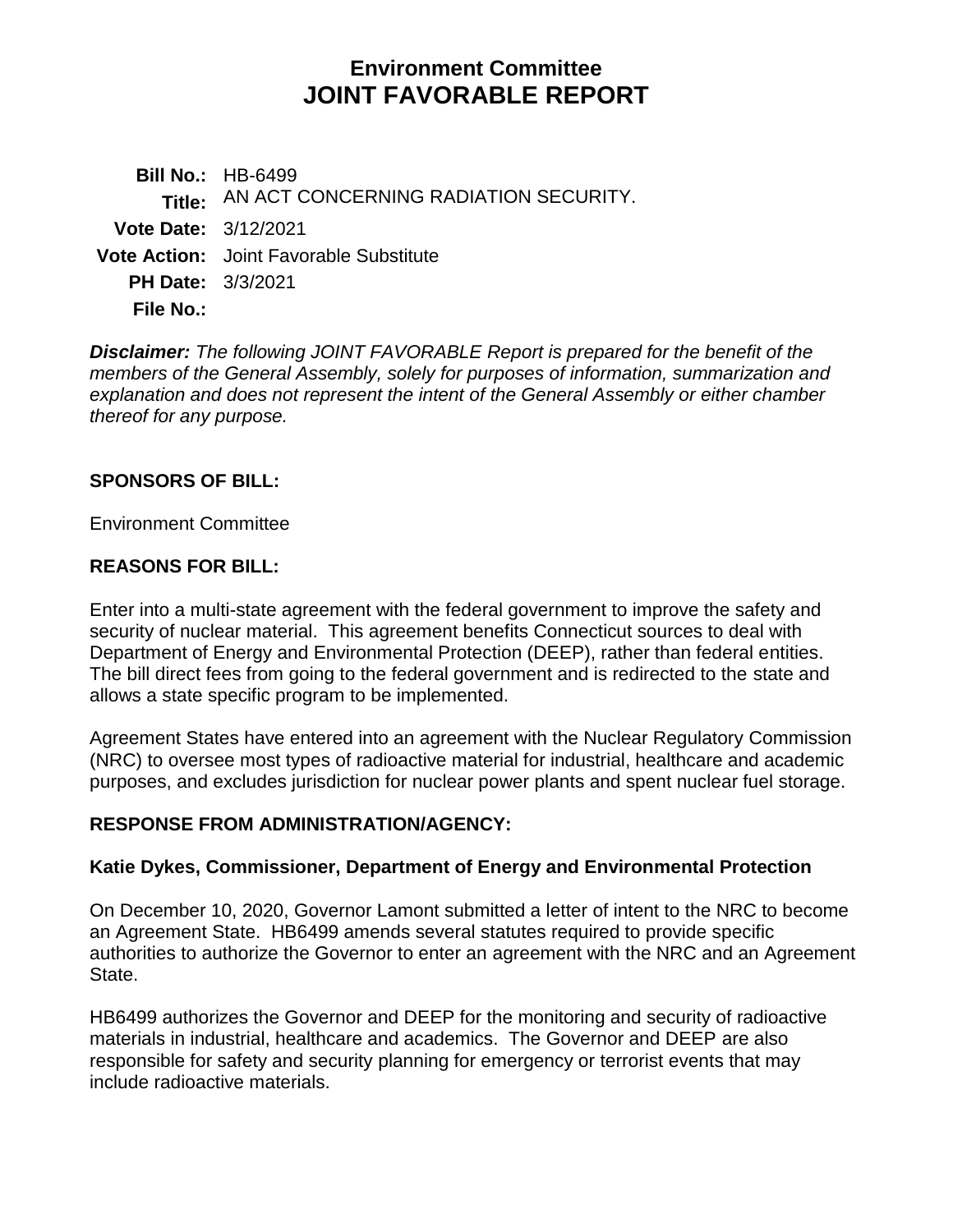HB 6499 benefits the state by the following:

- o **Retaining Funding In-State** state keeps \$1.2M in fees
- o **Promoting Accessibility and Responsiveness for Constituents** local control to respond to respond to constituents.
- o **Streamlining Licensing and Regulatory Procedures** State-level regulatory oversight of radioactive material eliminates dual regulatory responsibilities.
- o **Achieving Regulatory Consistency Regionally and Nationally** Consistent regulatory frameworks between other Agreement States and the NRC.

#### **External Affairs Division Judicial Branch**

Requests several technical changes in language with respect to first and second offenses of Section 4 (b), (c), (d) is changed to subdivisions (i) and (ii). Request is to provide clear and accurate data for future inquiries.

Request for change in Section 6 (b) and (d), to request venue clarification in line 187 "the Attorney General shall bring a civil action in the superior court for the judicial district of Harford to recover . . .".

#### **NATURE AND SOURCES OF SUPPORT:**

#### **Ashley Zane, Government Affairs Associate, Connecticut Business Industry Association**

Connecticut Business Industry Association (CBIA) supports centralizing licensing processes and state level control under HB6499 and Agreement State status. An example is the time it takes to get an answer to a question, DEEP's current response time is about one month, the NRC can take eight months or more. Increased access to state inspection and licensing personnel resolves questions more efficiently.

HB6499 reduces barriers to interstate commerce with the designation of Connecticut as an Agreement State. Forty states currently belong to the Agreement State including several surrounding states. HB6499 ensures compatible regulations across state lines and reduces confusion for business.

## **NATURE AND SOURCES OF OPPOSITION:**

#### **Connecticut Hospital Association**

HB6499 authorizes Governor Lamont to begin entry into the Agreement State with the NRC. The state takes over regulation of radioactive materials in the healthcare industry. The